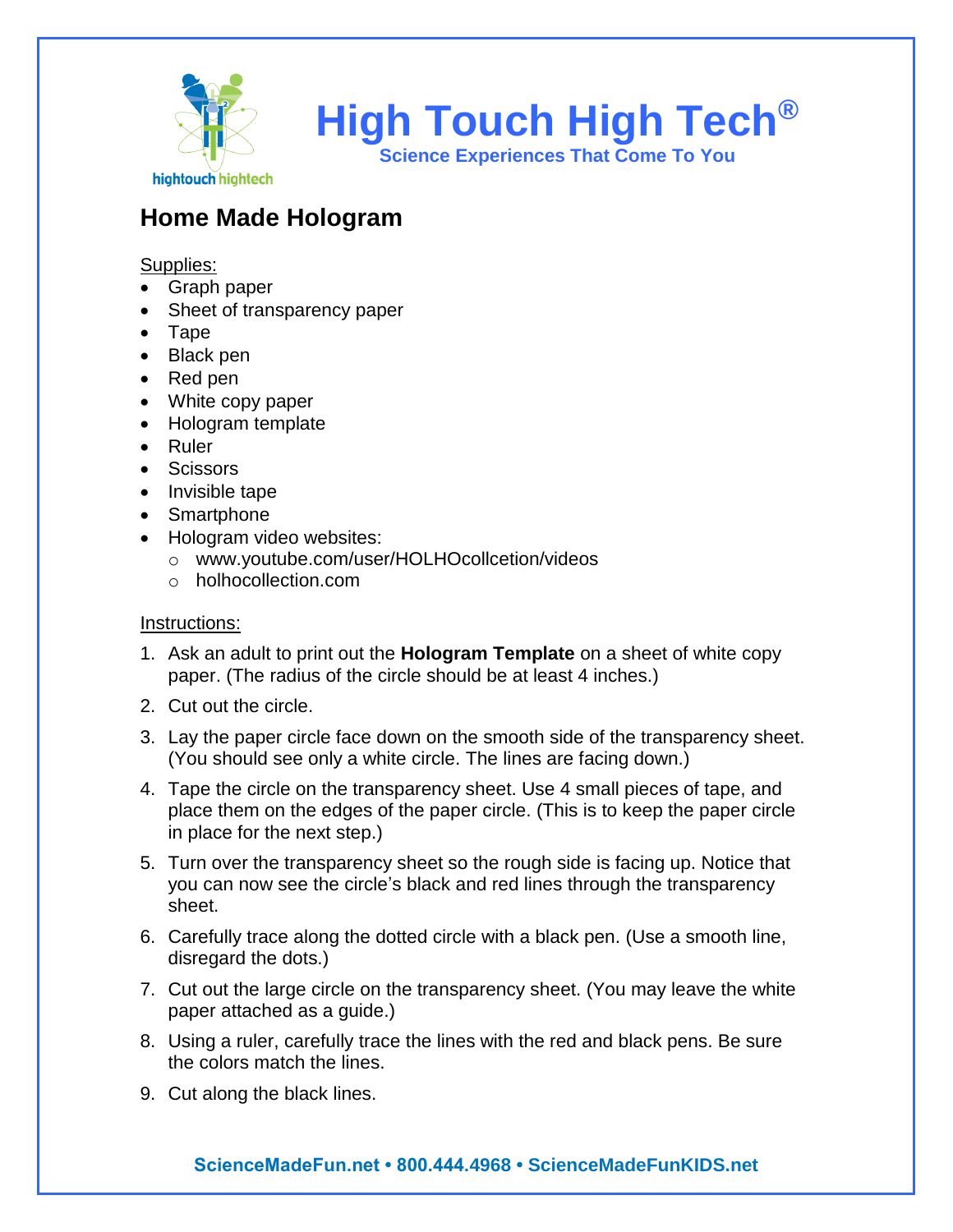

**High Touch High Tech® Science Experiences That Come To You**

- 10.Carefully crease along the red lines.
- 11.Using small pieces, tape the two opposite sides together to make a prism.
- 12.Set your prism on the table with the smallest point downward. Is the prism stable? If not, adjust the edges and re-tape.
- 13.Using a smartphone, go to a website that offers Hologram images, such as www.youtube.com/user/HOLHOcollcetion/videos
- 14.Play the video
- 15.Place the transparent prism in the middle of the Smartphone.
- 16.Get eye level to the table, and watch the amazing Holographic images!



Photograph by Bryan Edwards www.popsci.com

#### The Science Behind It:

Imagine you are in a dry, hot desert with no water or shade from a tree. You are getting really thirsty. You look off into the distance and see a wonderful pool of water! But, as you get closer, all you can see is more, dry, hot sand. The refreshing pool of water you saw was actually a visual phenomenon called a *mirage.* This *optical illusion* tricked your eyes and brain!

An *optical* illusion is caused by *light refraction*. When light passes from one medium to another (from air to water, for example) – light bends! Light refraction is when light bends.

#### **Light Refraction**

*Light waves* from the Sun travel at blistering speeds (186,000 miles per second) through space. Light reaches Earth in just over 8 minutes! The light beams travel in a straight line towards Earth because there is nothing to slow it down. However, when light travels through Earth's atmosphere, it slows down. (Think of a soccer ball zipping down a flat sidewalk. It moves really fast! But, when the soccer ball rolls onto the grass, it slows down. The resistance of the grass is like the thick resistance of the atmosphere. The light waves slow down in the Earth's atmosphere.)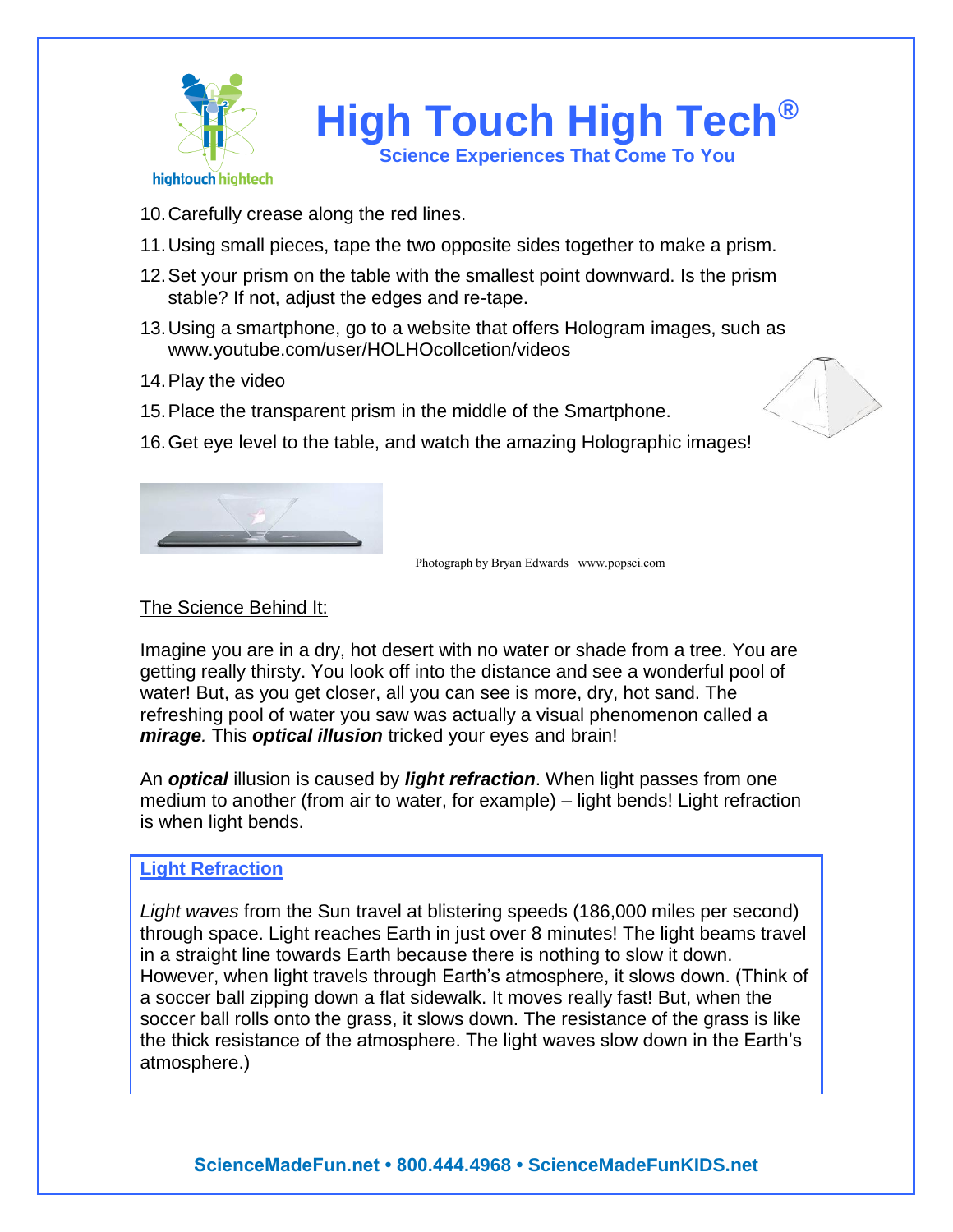

When the ground is very hot, and the air is cool, a warm layer of air sits on top of the ground. When light travels from the Sun through the cold air into the layer of hot air atop the ground, the light is *refracted*, or bent. The light is refracted from the sky, hits the ground and goes upward into a U-shaped bend. Our brain thinks the light has travelled in a straight line, but we are actually seeing refraction from the ground. We see a shimmering mirage directly in front of us. This mirage is created by light refraction.



An *optical illusion* is a visual phenomenon. Optical illusions use light, color and patterns to create images that mislead our brains. Our brains misinterpret the image that the eyes perceive. Basically, optical illusions trick our brains into seeing something that isn't real!

Our eyes are amazing light detectors and constantly capture an impression of the world around us. Our brains work very hard to keep a permanent record of these images. But, once that view is gone, our brains cannot recreate those images. Our eyes are constantly seeing new things! This is why photographs are so important, because they capture and store these "dead" images.

*Holograms* are 3-dimensional images on 2-dimensonal (flat) surfaces that are "alive." If you look at holograms from different angles, you see the objects from different perspectives. They seem to move. Holograms appear to be real objects,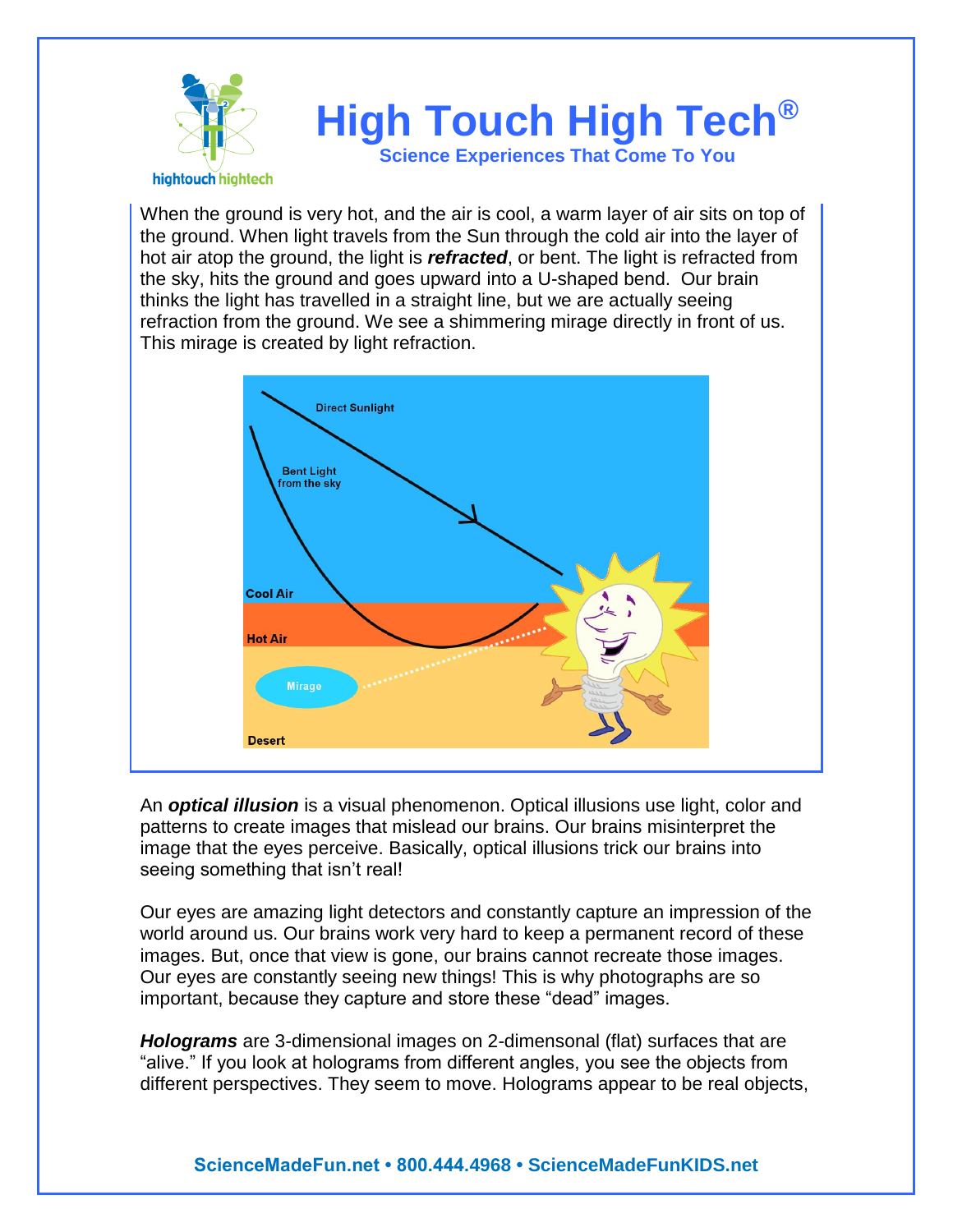

but they are actually created when light and your brain work together to create clear, 3-D images.

To better understand how a hologram is different from a photograph, place an object, such as an apple, on the table. Look at the apple. Light reflects off the surface of the apple into your two eyes. Your brain works to merge the two images (from both eyes) into one 3-dimensional image. Now tilt your head to the side, and look at the apple. Does it look different? The light reflecting off the apple has changed. When you tilt your head, light waves travel on new paths towards your eyes. You may notice that parts of the apple are darker or lighter. You can see a different perspective with your head tilted. Your brain is constantly recalculating the images.

*Holography* was first conceived and produced in 1948 by Dr. Dennis Gabor. Dr. Gaber received the Nobel Prize in Physics for his invention of holography.

**Download More Experiments** 

**Make a Reservation** 

**Become a member of the High Touch High Tech Community!**

*Post pictures, leave comments, and stay up-to-date with new programs, fun postprogram experiments, current events & more!*



**ScienceMadeFun.net • 800.444.4968 • ScienceMadeFunKIDS.net**